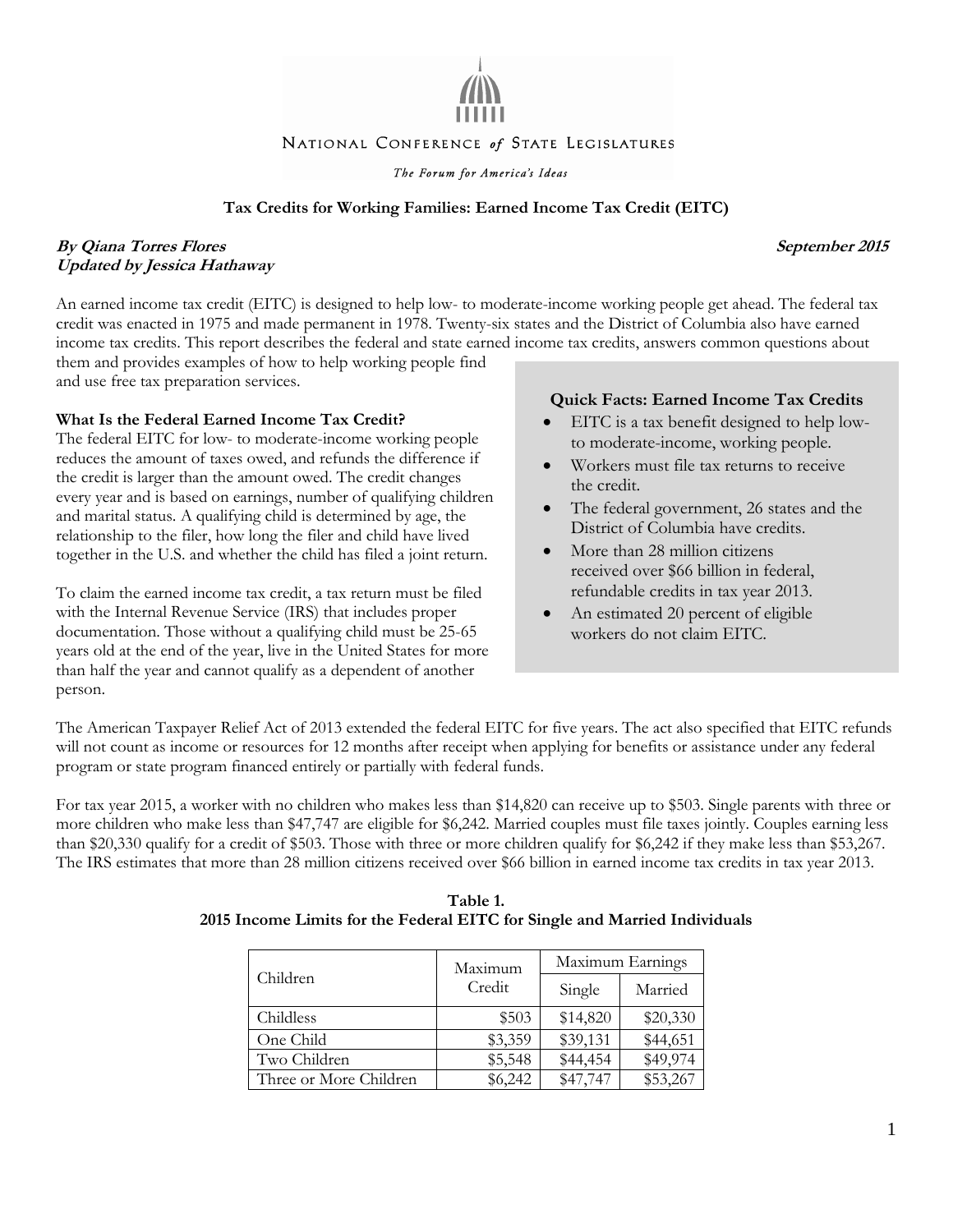Source: Internal Revenue Service, *EITC Income Limits, Maximum Credit Amounts and Tax Law Updates* (Washington, D.C: IRS, September 2015).

|                    | Number     | Average     |                 |
|--------------------|------------|-------------|-----------------|
|                    | of         | <b>EITC</b> | Total EITC      |
| State/Jurisdiction | Recipients | Amount      | Amount          |
| Alabama            | 515,606    | \$2,732     | \$1,408,405,095 |
| Alaska             | 48,570     | \$2,049     | \$99,535,501    |
| Arizona            | 566,441    | \$2,530     | \$1,433,098,089 |
| Arkansas           | 302,023    | \$2,552     | \$770,678,702   |
| California         | 3,083,742  | \$2,373     | \$7,316,511,003 |
| Colorado           | 357,542    | \$2,174     | \$777,322,658   |
| Connecticut        | 220,646    | \$2,140     | \$472,260,547   |
| Delaware           | 73,460     | \$2,309     | \$169,603,403   |
| Florida            | 2,120,361  | \$2,450     | \$5,193,890,060 |
| Georgia            | 1,095,487  | \$2,692     | \$2,949,111,455 |
| Hawaii             | 110,046    | \$2,175     | \$239,352,799   |
| Idaho              | 134,574    | \$2,283     | \$307,229,056   |
| Illinois           | 1,019,137  | \$2,437     | \$2,483,142,982 |
| Indiana            | 558,245    | \$2,346     | \$1,309,823,883 |
| Iowa               | 211,604    | \$2,182     | \$461,687,885   |
| Kansas             | 214,133    | \$2,307     | \$494,005,110   |
| Kentucky           | 408,979    | \$2,351     | \$961,464,719   |
| Louisiana          | 518,721    | \$2,741     | \$1,421,741,236 |
| Maine              | 101,893    | \$2,035     | \$207,382,961   |
| Maryland           | 417,308    | \$2,297     | \$958,418,710   |
| Massachusetts      | 406,180    | \$2,050     | \$832,554,310   |
| Michigan           | 822,950    | \$2,387     | \$1,964,479,848 |
| Minnesota          | 344,383    | \$2,124     | \$731,511,772   |
| Mississippi        | 390,009    | \$2,817     | \$1,098,764,350 |
| Missouri           | 519,007    | \$2,377     | \$1,233,578,192 |
| Montana            | 80,133     | \$2,096     | \$167,950,541   |
| Nebraska           | 136,277    | \$2,271     | \$309,509,585   |
| Nevada             | 244,076    | \$2,372     | \$579,035,441   |
| New Hampshire      | 79,256     | \$1,926     | \$152,621,258   |
| New Jersey         | 595,985    | \$2,281     | \$1,359,484,329 |
| New Mexico         | 214,229    | \$2,405     | \$515,232,177   |
| New York           | 1,769,693  | \$2,309     | \$4,086,337,391 |
| North Carolina     | 931,301    | \$2,462     | \$2,292,629,438 |
| North Dakota       | 42,563     | \$2,051     | \$87,297,986    |
| Ohio               | 963,323    | \$2,364     | \$2,277,563,931 |
| Oklahoma           | 336,806    | \$2,449     | \$824,944,495   |
| Oregon             | 278,952    | \$2,101     | \$586,120,604   |
| Pennsylvania       | 935,533    | \$2,185     | \$2,044,598,474 |
| Rhode Island       | 84,091     | \$2,264     | \$190,416,658   |

**Table 2. Federal Earned Income Tax Credit Filing Statistics by State for Tax Year 2013**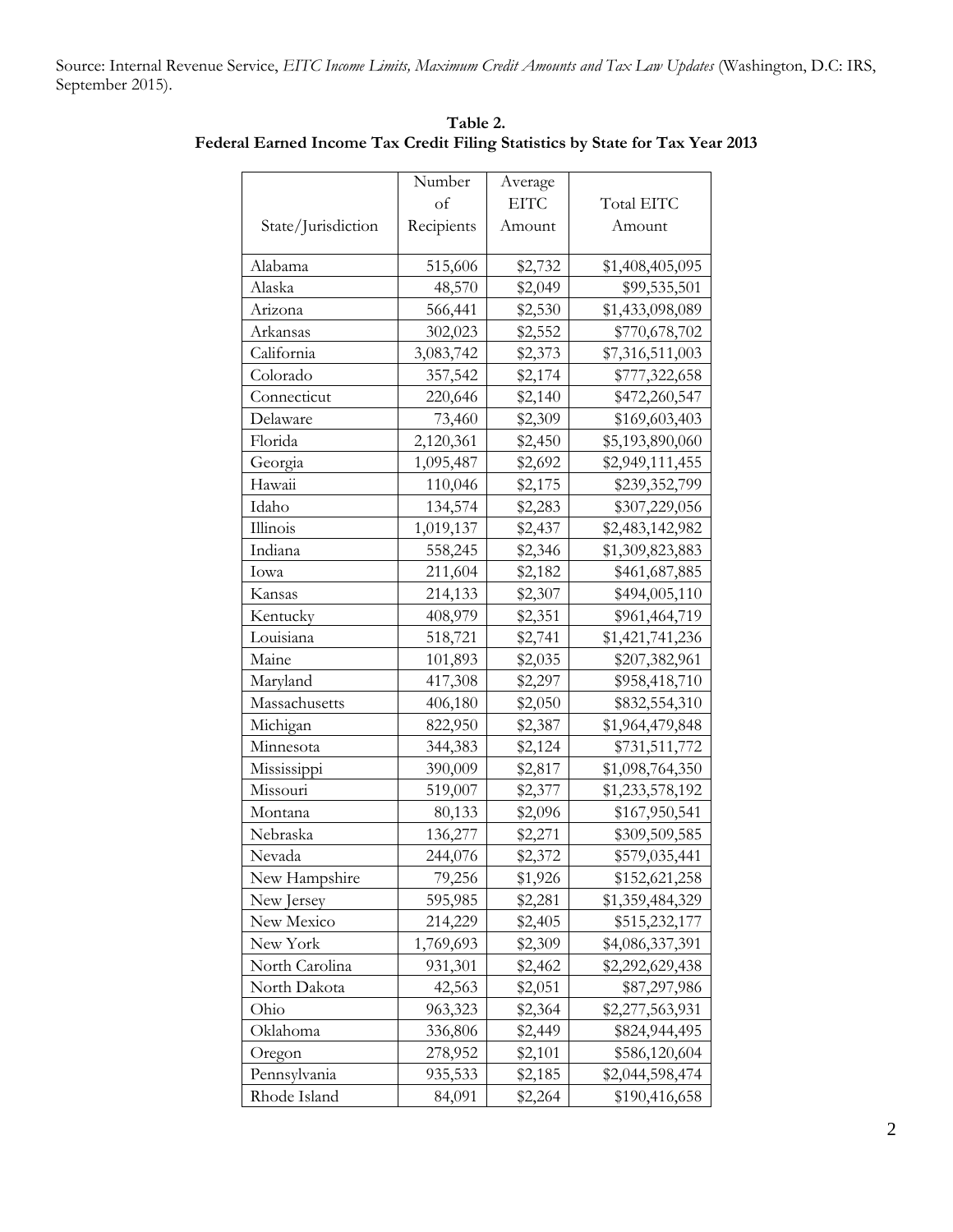| State/Jurisdiction   | Number<br>of<br>Recipients | Average<br><b>EITC</b><br>Amount | Total EITC<br>Amount |
|----------------------|----------------------------|----------------------------------|----------------------|
| South Carolina       | 494,309                    | \$2,504                          | \$1,237,886,708      |
| South Dakota         | 66,014                     | \$2,143                          | \$141,458,965        |
| Tennessee            | 656,704                    | \$2,492                          | \$1,636,522,292      |
| Texas                | 2,634,896                  | \$2,661                          | \$7,010,824,337      |
| Utah                 | 195,032                    | \$2,320                          | \$452,462,891        |
| Vermont              | 45,137                     | \$1,894                          | \$85,502,853         |
| Virginia             | 613,791                    | \$2,287                          | \$1,403,818,552      |
| Washington           | 447,613                    | \$2,145                          | \$960,348,149        |
| West Virginia        | 157,670                    | \$2,211                          | \$348,603,988        |
| Wisconsin            | 391,224                    | \$2,167                          | \$847,826,119        |
| Wyoming              | 39,039                     | \$2,038                          | \$79,553,992         |
| District of Columbia | 53,941                     | \$2,316                          | \$124,901,139        |
| Total                | 27,072,383                 | \$2,407                          | \$65,154,239,180     |

Source*:* Internal Revenue Service filing data report 701 as of July 31, 2014, (Washington, D.C.: IRS, September 2015).

#### **What Are the State Earned Income Tax Credits?**

Twenty-six states and the District of Columbia have earned income tax credits. All states except Minnesota set their credits based on the federal credit; however, the percentages used vary greatly from state to state. Like the federal government, states require workers to file a proper tax return, and in 23 of the states and the District of Columbia, credits are fully refundable if the amount is greater than the taxes owed. In Delaware, Maryland, Ohio and Virginia, the EITC can only reduce a worker's tax liability, not provide a refund. All of the states that offer credits, except Wisconsin, allow workers without qualifying children to be eligible for EITC.

|                       | rencemig Legislative Emacuments as of July 2010 |             |
|-----------------------|-------------------------------------------------|-------------|
| State                 | Percentage of<br>Federal Credit                 | Refundable? |
| California            | $85%$ of the                                    | Yes         |
|                       | federal credit up                               |             |
|                       | to half of the                                  |             |
|                       | federal phase-in                                |             |
|                       | range                                           |             |
| Colorado <sup>a</sup> | 10%                                             | Yes         |
|                       | (currently                                      |             |
|                       | suspended)                                      |             |
| Connecticut           | 30                                              | Yes         |
| Delaware              | 20                                              | No          |
| Illinois              | 10                                              | Yes         |
| Indiana               | 9                                               | Yes         |
| Iowa                  | 15                                              | Yes         |
| Kansas                | 17                                              | Yes         |
| Louisiana             | 3.5                                             | Yes         |
| Maine                 | 5                                               | Yes         |
| Marylandb             | 26                                              | Yes         |
|                       | 50                                              | No          |
| Massachusetts         | 23                                              | Yes         |
| Michigan              | 6                                               | Yes         |

#### **Table 3. State Earned Income Tax Credits, Reflecting Legislative Enactments as of July 2015**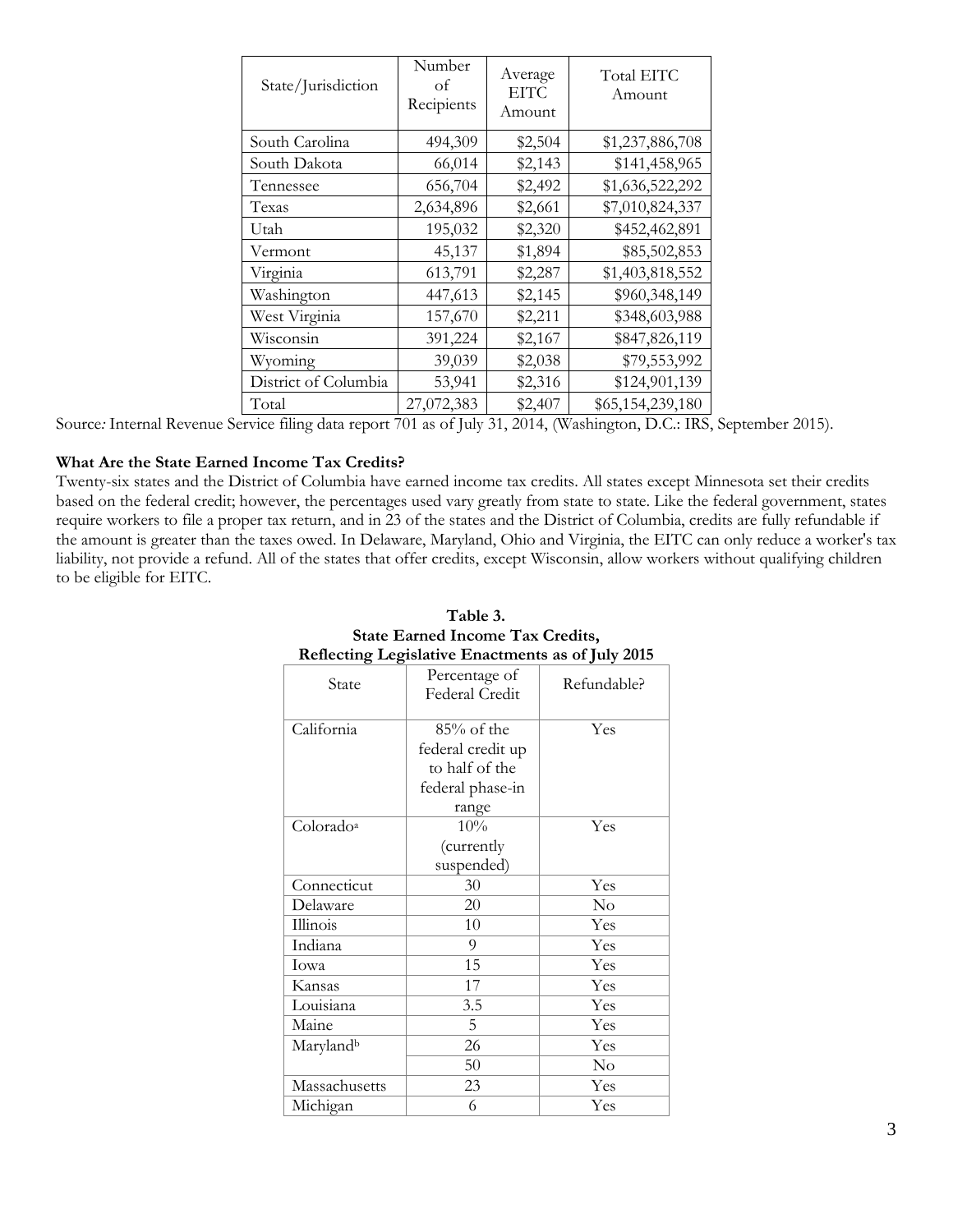| State                   | Percentage of<br>Federal Credit | Refundable? |
|-------------------------|---------------------------------|-------------|
| Minnesotac              | Based on income                 | Yes         |
| Nebraska                | 10                              | Yes         |
| New Jersey              | 30                              | Yes         |
| New Mexico              | 10                              | Yes         |
| New York                | 30                              | Yes         |
| Ohio                    | 10 percent,                     | No          |
|                         | limited to 50                   |             |
|                         | percent of                      |             |
|                         | liability for state             |             |
|                         | taxable income                  |             |
|                         | above \$20,000                  |             |
| Oklahoma                | 5                               | Yes         |
| Oregon                  | 8                               | Yes         |
| Rhode Island            | 12.5                            | Yes         |
| Vermont                 | 32                              | Yes         |
| Virginia                | 20                              | No          |
| Washington <sup>d</sup> | 10                              | Yes         |
| Wisconsin               | 4 - one child                   | Yes         |
|                         | 11 - two children               |             |
|                         | 34 - three                      |             |
|                         | children                        |             |
|                         |                                 |             |
| District of             | 40                              | Yes         |
| Columbia                |                                 |             |
|                         |                                 |             |

Notes:

a—Implementation of the Colorado EITC is contingent upon state revenues reaching the level specified by the Taxpayer Bill of Rights Act.

b—Maryland offers a 26 percent refundable (as of Jan. 1, 2016) or a 50 percent non-refundable EITC. Taxpayers can chose to claim either, but not both.

c—Minnesota law sets the Working Families Credit based on income. The credit matches the phaseout to the federal earned income credit phaseout for tax year 2013 and the following years. [Read more here.](http://www.revenue.state.mn.us/individuals/individ_income/Pages/Working_Family_Credit.aspx)

d—Washington enacted a refundable credit of 5 percent of the federal EITC in tax year 2009 and was scheduled to rise to 10 percent in 2010. Due to the budget shortfall, policymakers have not financed the credit.

Source: StateNet bill tracking up-to-date as of September 2015. Internal Revenue Service, *States and Local Governments with Earned Income Tax Credit* (Washington, D.C.: IRS, September 2015).

As state lawmakers consider appropriations, many are examining the impact—both good and bad—that earned income tax credits have on state budgets. In 2015, seven states passed EITC-related laws including measures to create state credits, increase the rate of the credit and to conduct outreach.

#### *Creation of State EITC*

 **California** [A93](http://www.leginfo.ca.gov/pub/15-16/bill/asm/ab_0051-0100/ab_93_bill_20150624_chaptered.pdf) creates a refundable state Earned Income Tax Credit, making California the 26th state to offer an EITC of its own.

#### *EITC Outreach*

 **Iowa** [S505](http://coolice.legis.iowa.gov/linc/86/external/govbills/SF505.pdf) appropriates \$293,517 for continuation of grants to two local non-profits to provide tax preparation services and conduct EITC outreach.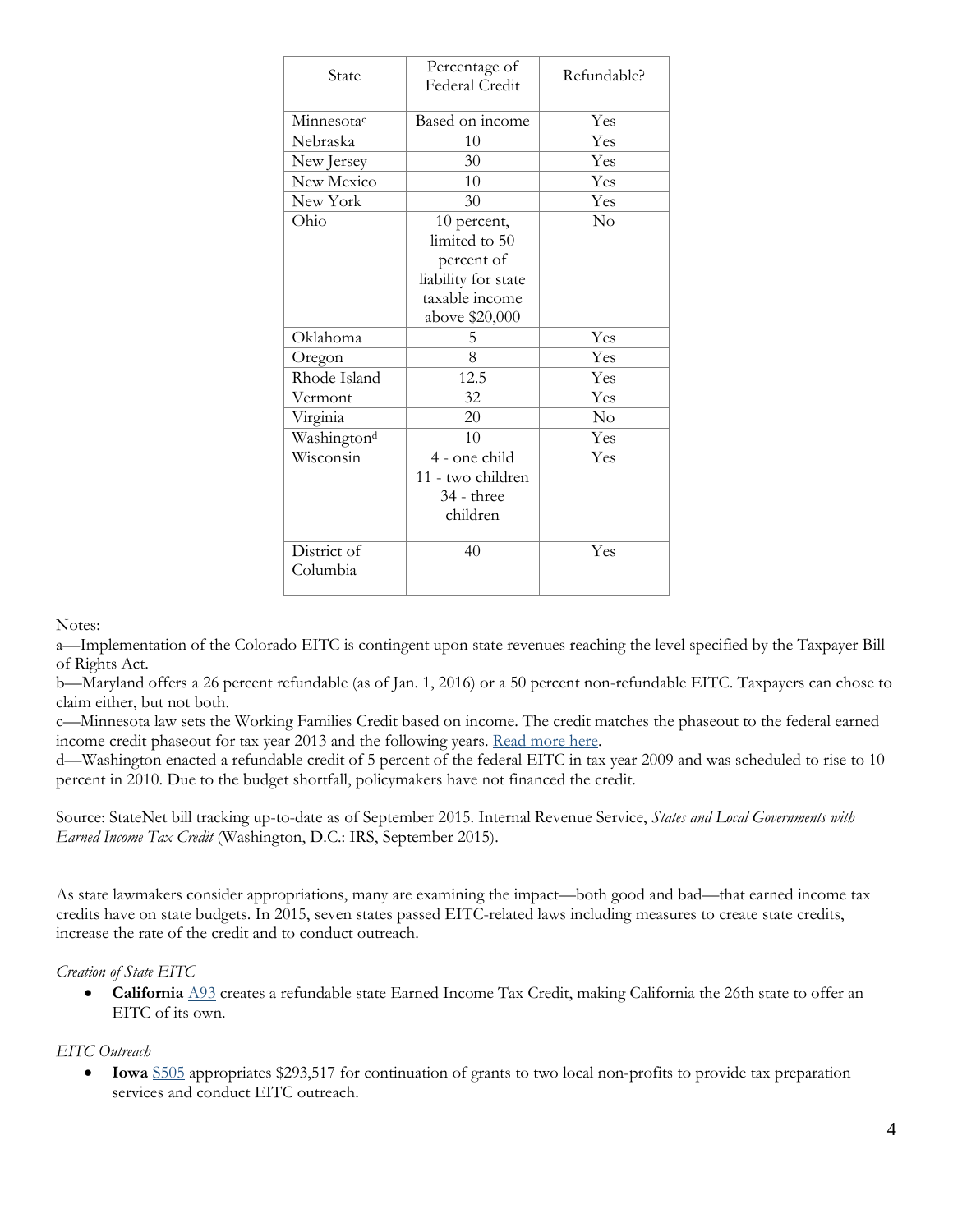- **Texas** [S219](http://www.legis.state.tx.us/tlodocs/84R/billtext/pdf/SB00219F.pdf#navpanes=0) requires that individuals and families receiving various state assistance and benefits are also provided educational materials related to the federal EITC.
- **Texas** [H1](http://www.capitol.state.tx.us/tlodocs/84R/billtext/pdf/HB00001F.pdf#navpanes=0) mandates the Texas Workforce Commission and local workforce development boards to assist recipients of TANF who become employed, as well as other low-income workers, to apply for the federal EITC.
- **Virginia** [H1400](http://lis.virginia.gov/151/bud/hb1400er.pdf) appropriates \$185,725 from the TANF block grant to the state to contract with the Virginia Community Action Partnership to connect with community nonprofits across the state to provide outreach, education, and tax preparation services to citizens that may be eligible for the federal EITC.

## *Increase in EITC Rate*

- **Massachusetts** [H3671](https://malegislature.gov/Bills/189/House/H3671) increases the rate of the state EITC from 15 to 23 percent of the federal credit.
- **New Jersey** [A4602](http://www.njleg.state.nj.us/2014/Bills/PL15/73_.PDF) increases the EITC from 20 to 30 percent of the federal credit.
- **Rhode Island** [H5900Aaa](http://webserver.rilin.state.ri.us/BillText15/HouseText15/H5900Aaa.pdf) increases the rate of the state EITC from 10 percent to 12.5 percent of the federal credit.

Recipients choose how to spend or save their refund. Research shows that refunds are commonly used to pay bills and debts. Similar results were reported from a survey of rural families: 44 percent used the tax credit refunds to pay bills.<sup>1</sup>

## **Arguments For Earned Income Tax Credits:**

#### *Fiscal Stimulus to the State*

Some proponents believe the refundable nature of EITCs pumps new money into the economy. This may provide both immediate and longterm economic stimulus to state budgets, according to the Brookings Institution.

### *Work Incentive*

EITC financially rewards low- to moderate-income individuals and families who work. The credit increases as earnings increase up to a specified limit. Nationally, the top five industries in which EITC recipients work are retail trade, healthcare, food service and accommodation, construction and manufacturing.

### **How Much Do States Spend on EITCs?**

Forty-three states and the District of Columbia issue state tax expenditure reports.<sup>2</sup> These reports vary, but all include spending on tax credits, deductions and exemptions. Many also include the specific amount the state refunded in earned income tax credits. In Michigan, for instance, state EITCs totaled \$360 million in fiscal year 2012. 3

# *Child Care*

Credits such as EITC can free up resources for child care expenses by decreasing the amount of taxes owed. Research finds that single mothers, especially those with low wages, are more likely to be employed and experience an increase in earnings when they receive EITC. It is suggested that single mothers receiving EITC are more capable of paying for child care and, thus, can get and maintain a job.<sup>4</sup>

### *Financial Assets and Savings*

EITC refunds can boost financial assets and savings, which may help working families avoid future financial setbacks. Nonprofit and community-based organizations that work with free tax preparation sites also promote financial education and counseling and connect EITC recipients to checking and savings accounts. The IRS provides the option to deposit tax refunds into a savings or checking account or to purchase a U.S. savings bond to anyone who receives a refund, including those who get an EITC.

# **Arguments Against Earned Income Tax Credits:**

### *Spending More, Collecting Less*

One consequence of offering refundable taxes, including EITCs, is that the government pays out more money than it collects in taxes.

### *Rethinking Spending in Tight Budget Times*

Overall, states are reconsidering their expenditures, including their appropriations to EITCs, to address growing deficits.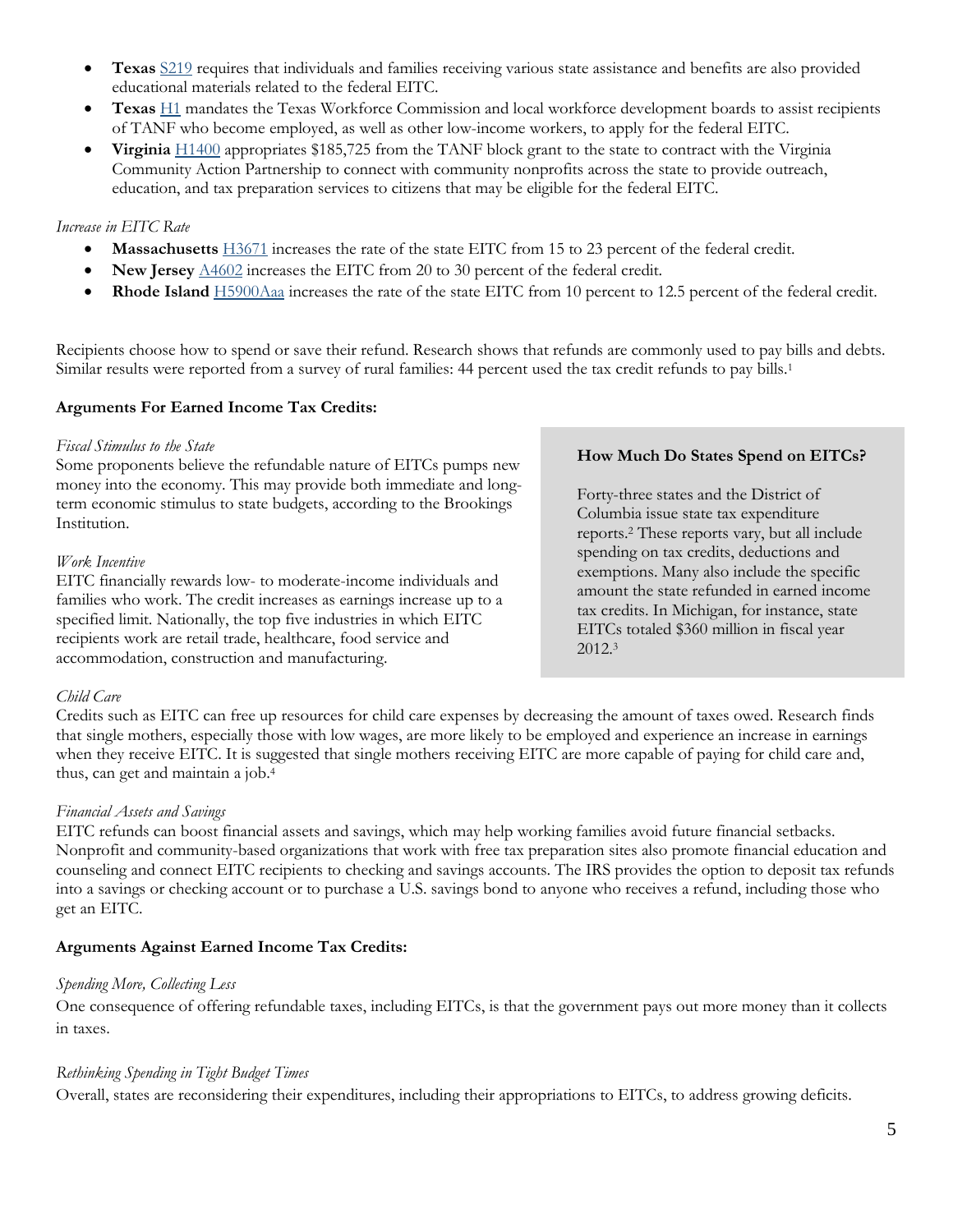Michigan and Wisconsin reduced their state earned income tax credit in addition to making other cuts due to financial constraints in 2011. Connecticut and North Carolina did the same in 2013.

# *Overpayments due to Error*

Additional revenue is lost due to overpayment as a result of error. The Treasury Inspector General for Tax Administration estimates that the error rate in issuing the tax credit was between 22 and 26 percent in fiscal year 2013. The dollar value of these payments was estimated to be between \$13.3 billion and \$15.6 billion.5The most common causes of overpayments are due to errors in reporting income, number of qualifying children and filing status. <sup>6</sup> It's not known how many of these errors are fraudulent claims.

One of the ways states try to guard against overpayment in EITCs is to issue only non-refundable credits. However, states that offer a non-refundable credit, like Delaware, report that their rate of error is similar to that of the federal government's. 7

# **Refund Anticipation Loans/Checks**

Refund anticipation loans (RALs) are short term, high interest loans for taxpayers who want their refund immediately. While federal regulators have ordered banks to discontinue offering these loans after April 2012, non-bank lenders continue to make similar tax-time loans. Refund anticipation checks (RACs) are an alternative product banks offer where a temporary checking account is opened on the taxpayer's behalf then a check or prepaid card is issued for the amount of the refund, minus tax preparation and administrative fees. When the refund check is deposited the account is closed.

# **RAL/RAC Alternatives**

The IRS maintains a list of more than 4,000 Volunteer Income Tax Assistance sites established to provide low-cost refund anticipation loan alternatives. These sites can reduce the number of refund application loans taken out by EITC recipients and help them take home the full amount of their refund.<sup>8</sup>

# **Outreach Regarding EITC Eligibility and Free Tax Preparation Services**

The IRS estimates that 21 percent of eligible workers do not claim EITC. Outreach campaigns to increase the number of people who claim the EITC focus on increasing workers' knowledge about the federal and state credits and promoting the use of Volunteer Income Tax Assistance (VITA) sites and other free tax preparation services. VITA sites offer free tax preparation services to low-to moderate-income working people and are staffed by volunteers certified by the IRS. Some campaigns target groups, such as those who receive Temporary Assistance for Needy Families benefits, while others reach out to entire communities.

Residents of large cities are more likely to claim the credits because it's easier for them to find free tax assistance services. Outreach programs like the Rural Family Economic Success Action Network, aim to increase services to rural areas, targeting those who have limited or no free tax preparation services. Specifically, the program focuses on encouraging individuals in rural America to earn income, maintain financial assets and grow wealth.

Many elected officials, state, local and federal government agencies, private companies, philanthropic foundations and nonprofit organizations provide outreach campaigns. Delaware, along with the District of Columbia, and Boston, have used social networking sites like Facebook to publicize information and recruit volunteers. Outreach materials and toolkits are available from The National Community Tax Coalition, the National League of Cities, and the IRS.

# **Examples of State and Nonprofit and Private Sector EITC Outreach Campaigns**

### *State Outreach*

### **Iowa:**

The Institute for Social Economic Development (ISED) Ventures collaborates with 20 coalitions across the state offering working families free tax preparation services. With seed funding from the Annie E. Casey Foundation, the project first started with a small contingent of 30 volunteers in 2001. The Iowa General Assembly made its first appropriation of \$100,000 to ISED in 2005. Since then the organization has conducted EITC outreach statewide, supported by state funds and federal dollars including the VITA grant. By 2013 the program had grown to over 700 volunteers and served more than 12,000 people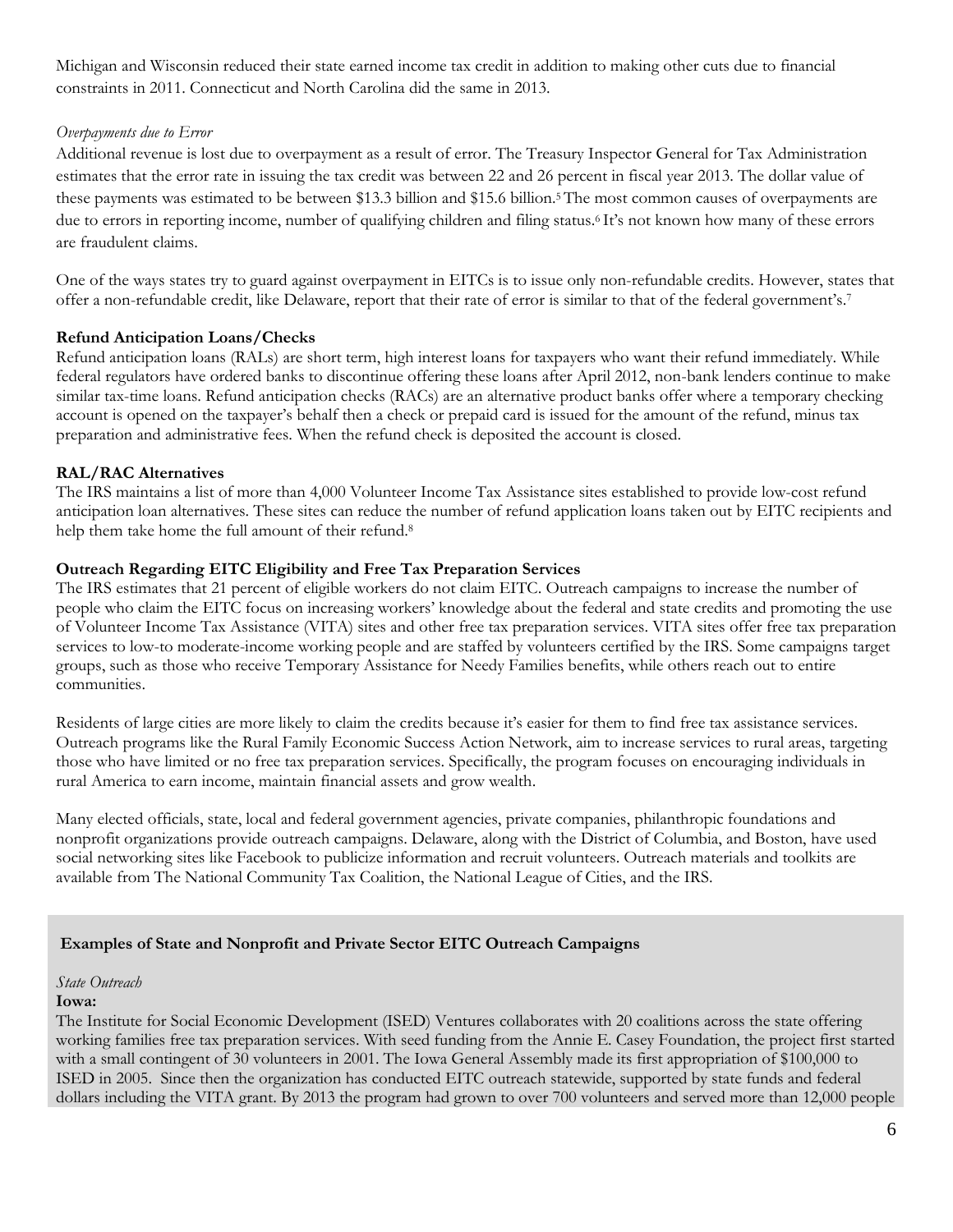resulting in over \$17 million in federal refunds, \$6.5 million of which was made up of federal EITC refunds in that year. Tax preparers also make filers aware of options to save their refund.

## **Virginia:**

The Virginia Creating Assets, Savings and Hope (CASH) Campaign educates, conducts outreach and provides free income tax preparation services to those who may eligible for the EITC. The General Assembly has appropriated funds to the program since 2006. In 2013, \$185,725 in state funds were granted to 25 coalitions which prepared federal and state returns for over 26,000 and 24,000 individuals, respectively, resulting in more than \$34 million in federal refunds and over \$4.6 million in state refunds. In addition 8,164 federal EITC claims were filed, resulting in over \$12 million in federal EITC refunds. Taxpayers collectively saved more than \$5 million by not paying for tax preparation services. As a Free File state (see below), over 900 eligible taxpayers took the opportunity to prepare their own taxes online for free through the campaign's Facilitated Self Assistance initiative. The CASH Campaign's outreach efforts included press releases, public service announcements, newspaper articles, and extensive Facebook, Twitter, radio, and television advertisements.

## *Nonprofit and Private Sector*

AARP Foundation: The AARP Foundation Tax-Aide is a free, volunteer-run tax assistance program. It is operated in more than 5,000 sites in all 50 states and the District of Colombia, serving low to moderate-income taxpayers with special attention to adults over age 60. The program helped more than 2.6 million taxpayers file federal and state returns in 2013. Qualified taxpayers collectively received \$1.36 billion in federal tax refunds and \$244 million in EITC refunds.

**Citi:** In 2014, Citi worked with local organizations to distribute their brochure in nine states and the District of Columbia. The brochures explain how to claim the EITC, list VITA sites that offer free tax preparation services to individuals eligible for the EITC and encourages readers to save for the future.

**Intuit and the Free File Alliance:** The Intuit Tax Freedom Project, along with 13 other brand-name tax preparation software companies, offers free online tax prep and electronic filing services with their trademark TurboTax Freedom Edition software as a member of the Free File Alliance. The Free File Alliance offers free on-line tax prep software to low-income taxpayers. Twenty-two states and the District of Columbia have created Free File programs based on the federal Free File Alliance model. The Intuit Tax Freedom Project has prepared almost 25 million free filing federal and state returns since 1998.

### **Conclusion**

Federal and state earned income tax credits can support low-to-moderate-income, working people. The Internal Revenue Service reports that the EITC raises over 6 million people—half of them children—above the poverty line each year. The earned income tax credit may provide incentives to work and can be a tool to build workers' financial stability. VITA sites and outreach campaigns promote free tax preparation services, provide low-cost alternatives to RALs and RACs, and ultimately increase the number of people who claim the tax credit. But in times of tight budgets, foregone state revenue from the tax credits can be difficult to justify, causing some state lawmakers to reconsider or decrease funding for EITCs.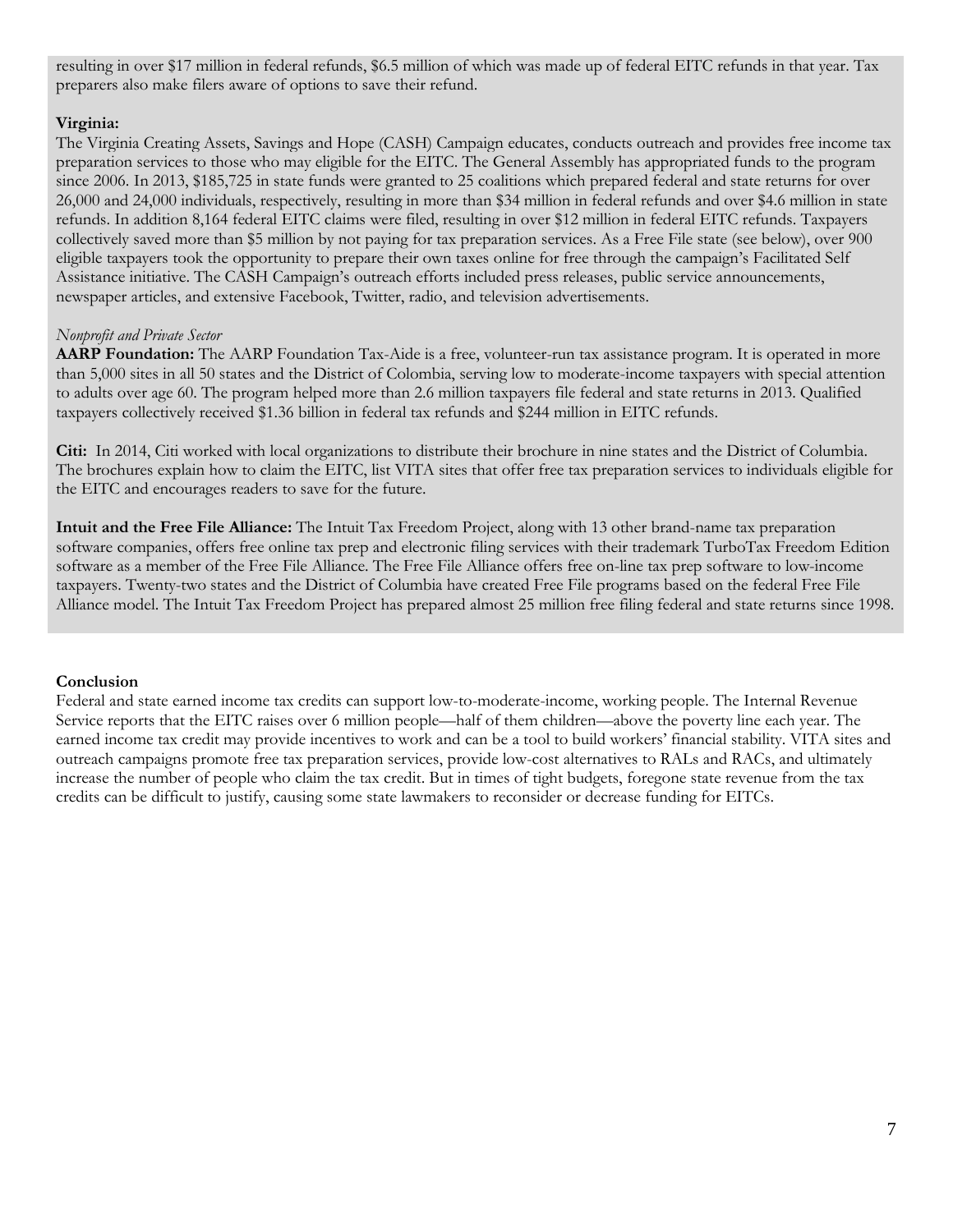## **Earned Income Tax Credit (EITC) Resources**

*Internal Revenue Service (www.irs.gov)*

- Find a VITA site 1-800-906-9887 <http://irs.treasury.gov/freetaxprep/>
- **EITC Participation Rate by States** <http://www.eitc.irs.gov/EITC-Central/Participation-Rate>

### *National EITC Outreach Partnership*

**Resources** <http://eitcoutreach.org/eitc-partnership/resources/>

*National Conference of State Legislatures (www.ncsl.org)*

- Working Families Overview: A Legislator's Tool Kit [www.ncsl.org/workingfamilies](http://www.ncsl.org/workingfamilies)
- EITC Enactments [www.ncsl.org/default.aspx?tabid=19478](http://www.ncsl.org/default.aspx?tabid=19478)
- EITC State Statutes: Interactive Map [www.ncsl.org/default.aspx?tabid=27951](http://www.ncsl.org/default.aspx?tabid=27951)

*Rural Family Economic Success (RuFES) Action Network (http://rufes.org/)*

 The Approach: Earn it, Keep it, Grow it <http://rufes.org/about/>

### **Notes**

<sup>1</sup>Mary Linnenbrink,, Michael Rupured, Teresa Mauldin, and Joan Koonce Moss, "The Earned Income Tax Credit: Experiences from and Implications of the Voluntary Income Tax Assistance Program in Georgia," *Journal of Extension* 46, no. 1 (February 2008): 13-14: http://www.joe.org/joe/2008february/a7.php.

Sheila Mammen and Frances C. Lawrence, "How Rural Working Families Use the Earned Income Tax Credit: A Mixed Methods Analysis Financial Counseling and Planning*"*, *Association for Financial Counseling and Planning Education* 17, no. 1 (2006): 51-63: http://6aa7f5c4a9901a3e1a1682793cd11f5a6b732d29.gripelements.com/pdf/vol1715.pdf.

Timothy M. Smeeding, Katherin Ross Phillips, and Michael O'Connor, "The EITC: Expectation, knowledge, use, and economic and social mobility," *National Tax Journal*, 53, no. 4, (December 2000): 1187–1210: http://surface.syr.edu/cgi/viewcontent.cgi?article=1146&context=cpr.

<sup>2</sup> Jason Levitis, Nicholas Johnson, and Jeremy Koulish, *Promoting State Budget Accountability Through Tax Expenditure Reporting* (Washington D.C.: Center on Budget and Policy Priorities, 2011), 1: http://www.cbpp.org/files/5-11-11sfp.pdf.

<sup>3</sup> Michigan Department of Treasury. *Executive Budget Appendix on Tax Credits, Deductions, and Exemptions Fiscal Year 2012*. (Lansing, Michigan Department of Treasury, 2012), 6: http://www.michigan.gov/documents/treasury/ExecBudgAppenTaxCreditsDedExempts\_FY\_2012\_366688\_7.pdf.

<sup>4</sup> Chris M. Herbst, "The labor supply effects of child care costs and wages in the presence of subsidies and the earned income tax credit," (Tempe, Arizona State University, 2009), 24: http://www.chrisherbst.net/files/Download/C.\_Herbst\_Labor\_Supply\_Effects.pdf.

<sup>5</sup> Treasury Inspector General for Tax Administration, *The Internal Revenue Service Fiscal Year 2013 Improper Payment Reporting Continues to Not Comply With the Improper Payments Elimination and Recovery Act* (Washington, D.C., United States Department of the Treasury, March 31, 2014) 2: http://www.treasury.gov/tigta/auditreports/2014reports/201440027fr.pdf.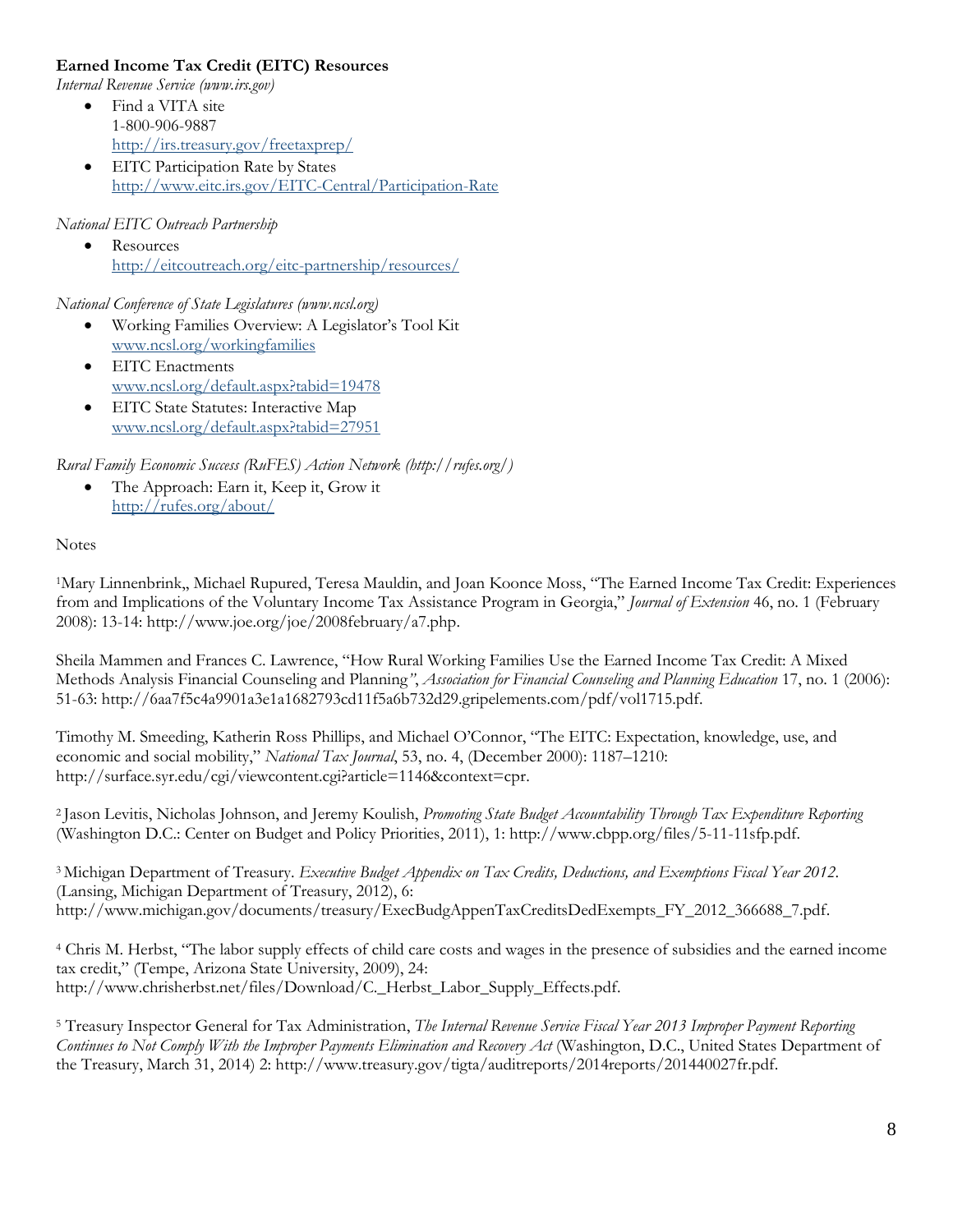<sup>6</sup>Internal Revenue Service: *Compliance Estimates for the Earned Income Tax Credit Claimed on 2006-2008 Returns Research, Analysis & Statistics Report.* (Washington, DC, August 2014); http://www.irs.gov/pub/irs-soi/EITCComplianceStudyTY2006-2008.pdf.

<sup>7</sup> Division of Revenue, *State of Delaware Tax Preference Report, 2013 Edition,* (Delaware Department of Finance, January 2013) 27: http://finance.delaware.gov/publications/2013\_tax\_prefer/pit.pdf.

<sup>8</sup>Alan Berube et al. The Price of Paying Taxes: How Tax Preparation and Refund Loan Fees Erode the Benefits of the EITC, (Washington, D.C.: Brookings Institution, May 2002) 5-18; http://www.brookings.edu/reports/2002/05taxes\_eitc.aspx.

References

Berube, Alan. *Using the Earned Income Tax Credit to Stimulate Local Economies. (*Washington, D.C.: The Brookings Institution, November 2006); http://www.brookings.edu/reports/2006/11childrenfamilies\_berube.aspx.

Brown, Amy. *Assessing Quality in EITC Campaigns: Results from the 2008 Tax Season*, (Baltimore, Md: Annie E. Casey Foundation, June 2008); www.kidscount.org/news/fes/sep2008/QualityEITCCampaigns.doc.

Brown, Amy, and Kristin Moy. *Innovations for Scale and Sustainability in EITC Campaigns: Lessons for Community Development from Two Years of Pilots.* (Queenstown, Md.: Aspen Institute, Economic Opportunities Program, December 2005); http://www.aspeninstitute.org/sites/default/files/content/docs/economic%20opportunities%20program/EOPEITCInnovR ep\_FINAL.pdf.

Citigroup Community Development: *Earned Income Tax Credit Initiative*. (Long Island City, New York, January 2014); http://citicommunitydevelopment.com/citi/citizen/community/eitc\_2014.html.

Coleman, Jackie Lynn, and Gregary Brown, National Community Tax Coalition, telephone conversation, Oct. 20, 2010.

Dubay, Cutis S, *Backgrounder: Tax Day or Payday? How Tax Code Is Expanding Government and Dependency.* (Washington D.C.: April 2010); http://www.heritage.org/research/reports/2010/04/tax-day-or-payday-how-the-tax-code-is-expanding-governmentand-dependency.

Evans, Ellen, senior manager, Intuit Inc, email correspondence, January 22, 2014.

Hodge, Scott A., Tax Foundation. *Transcript: Testimony of Scott Hodge before the U.S. Senate Budget Committee, Hearing on Distribution and Efficiency of Spending in the Tax Code*, March 9, 2011. http://www.taxfoundation.org/news/show/27099.html.

Haskins, Donald, senior vice president, Citigroup Community Development , telephone conversation and email, January 21, 2014.

Internal Revenue Service, *About EITC.* (Washington, D.C. IRS, July 2014); http://www.eitc.irs.gov/EITC-Central/abouteitc.

Internal Revenue Service. *Earned Income Tax Credit Main Page*. (Washington, D.C.: IRS July 2014); http://www.eitc.irs.gov/.

Internal Revenue Service. *EITC Fast Facts.* (Washington, D.C.: IRS January 2014); http://www.eitc.irs.gov/Partner-Toolkit/basicmaterials/ff.

Internal Revenue Service. *FreeFile.* (Washington, D.C. IRS, 2014); http://www.irs.gov/uac/Free-File%3A-Do-Your-Federal-Taxes-for-Free.

Intuit Incorporated. *What is the Intuit Tax Freedom Project?* Mountain View, Calif. Intuit, n.d.; http://turbotax.intuit.com/taxfreedom/about\_us.

Levitis, Jason, et al. *Promoting State Budget Accountability Through Tax Expenditure Reporting.* (Washington, D.C.: Center for Budget and Policy Priorities, April 2009); http://www.cbpp.org/files/4-9-09sfp.pdf.